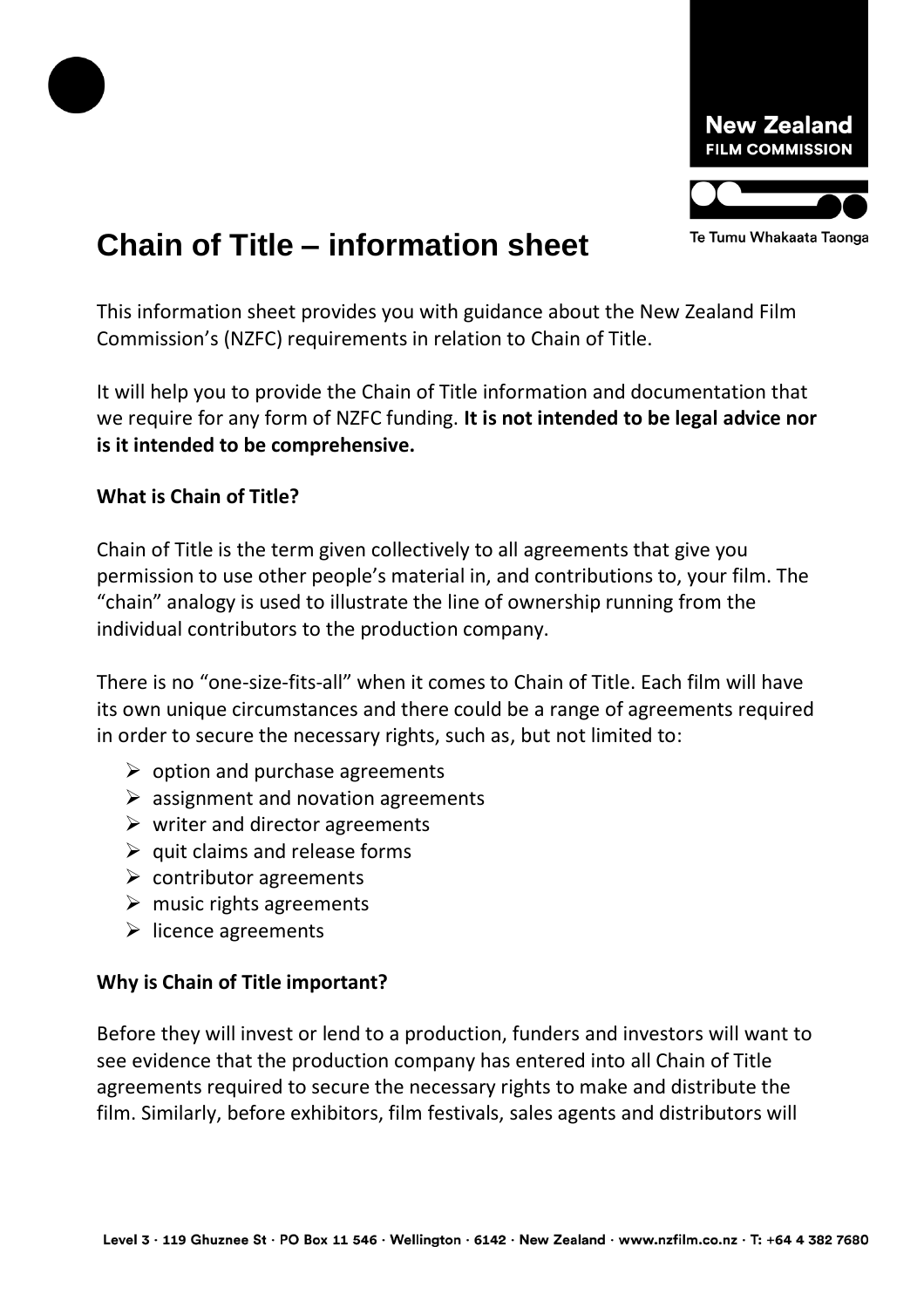

show or represent a film, they will usually require Chain of Title documentation to verify the producer's rights in the film.

Not having documentation evidencing the Chain of Title in your film may jeopardise your ability to get finance or distribution deals for the film and may even have legal consequences such as an injunction against your film (that may prevent you from distributing and showing it) or result in a damages claim in court.

### **Who do you need to get rights from?**

Anyone who contributes content to a film must assign or license their rights in that content to the production company.

This includes writers (screenplays, treatments, storyboards) directors (ideas, design), actors, script consultants and producers. You also need to make sure you have secured rights to use any music, lyrics, images, or footage included in the film. If you have a musician composing music for the film, they'll need to assign or licence their rights to that music for you to use it in the film.

# **What do these assignments and licences need to cover?**

Once you've established who you need to have a licence or assignment of rights from, you need to then make sure that the terms of those licenses and/or assignments give you all the rights needed to make, distribute and show the film.

Whether you are using an existing underlying work (such as a novel) or all material is new and specific to your film, all rights granted or licensed should at a minimum:

- Be worldwide so you can distribute and show the film in all territories.
- Be granted in perpetuity so you can distribute and show the film forever and not just for a limited time.
- Not be subject to injunctive relief. The right to seek injunctive relief needs to be specifically excluded (with contributors only having the right to seek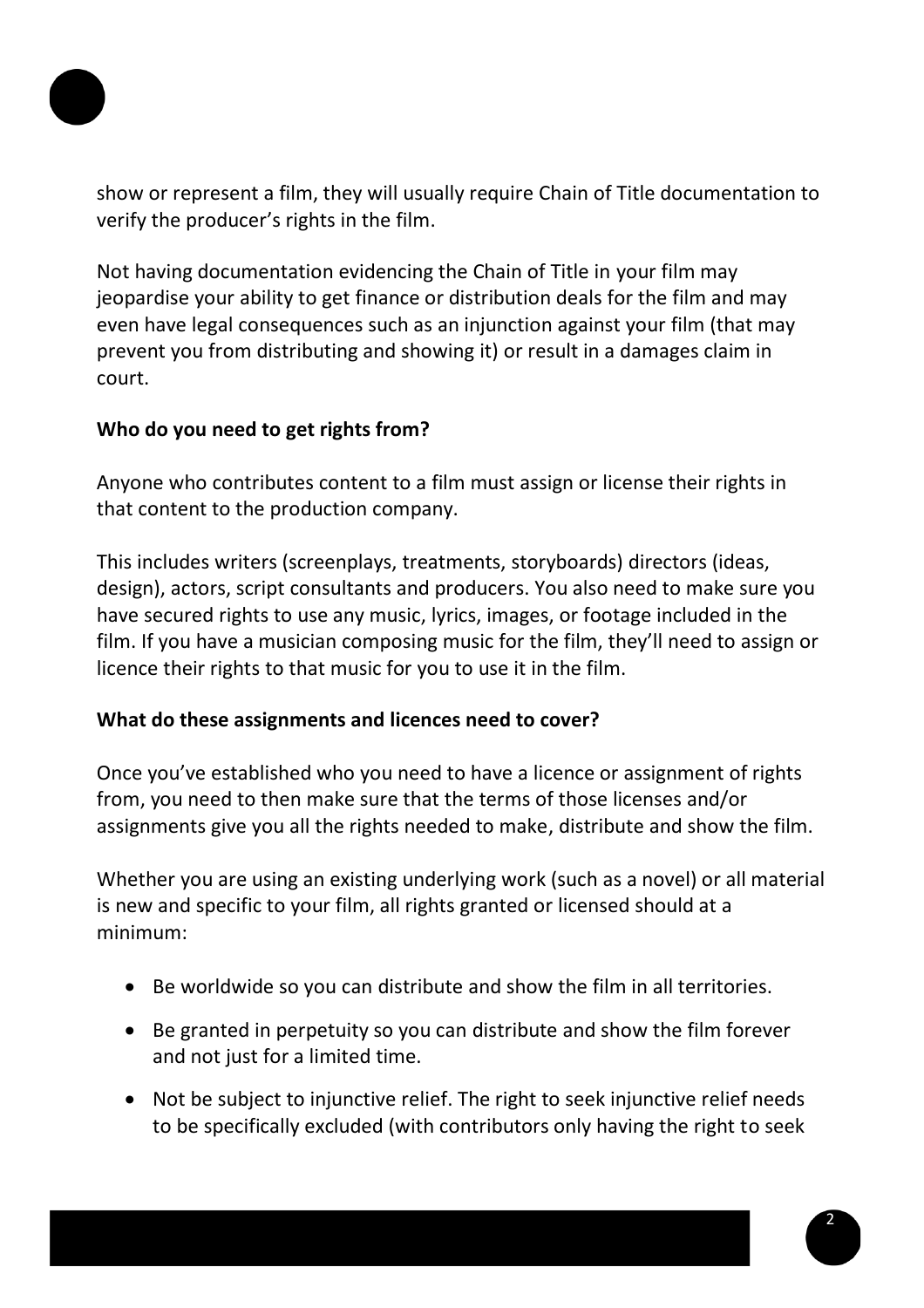

damages) to ensure that contributors cannot interfere with or prevent you from developing, producing, distributing, or showing the film; and

• Include a waiver of moral rights. To ensure you also have the ability to distribute and show the film without restrictions and authorise sales agents and distributors to do the same, anyone who has made a creative contribution to the film should contractually waive all their moral rights in their content. 'Moral rights' are personal rights that are held by creators. They include a creator's right to receive or decline a credit for their work, to prevent their work from being altered, and to control how and in what way their work is distributed and/or shown).

#### **When you are using existing underlying work**

If you're basing your film on an existing underlying work such as an existing book or play, in addition to the minimums listed above, make sure:

- The definition of the underlying work is clear. For example, if you're creating a film based on a book, your agreement with the book owner should include the title, author, date of publication and any other relevant details that help identify exactly which book you are referring to.
- Any ancillary material or content is included. For example, all versions, characters, themes, and plots that fall within the work.
- The assignment or licence includes all rights you want to use, including copyright. The owner of the work may want to reserve some rights (for example remake rights), but the rights granted must be wide enough to include all possible uses you may want to make of the underlying work and the film; and
- The author waives any moral rights that they may have in the film. Though they may retain or assert their moral rights in their underlying work.

If you have entered into an option and purchase agreement for an underlying work, the option must be able to be exercised within a period of at least 18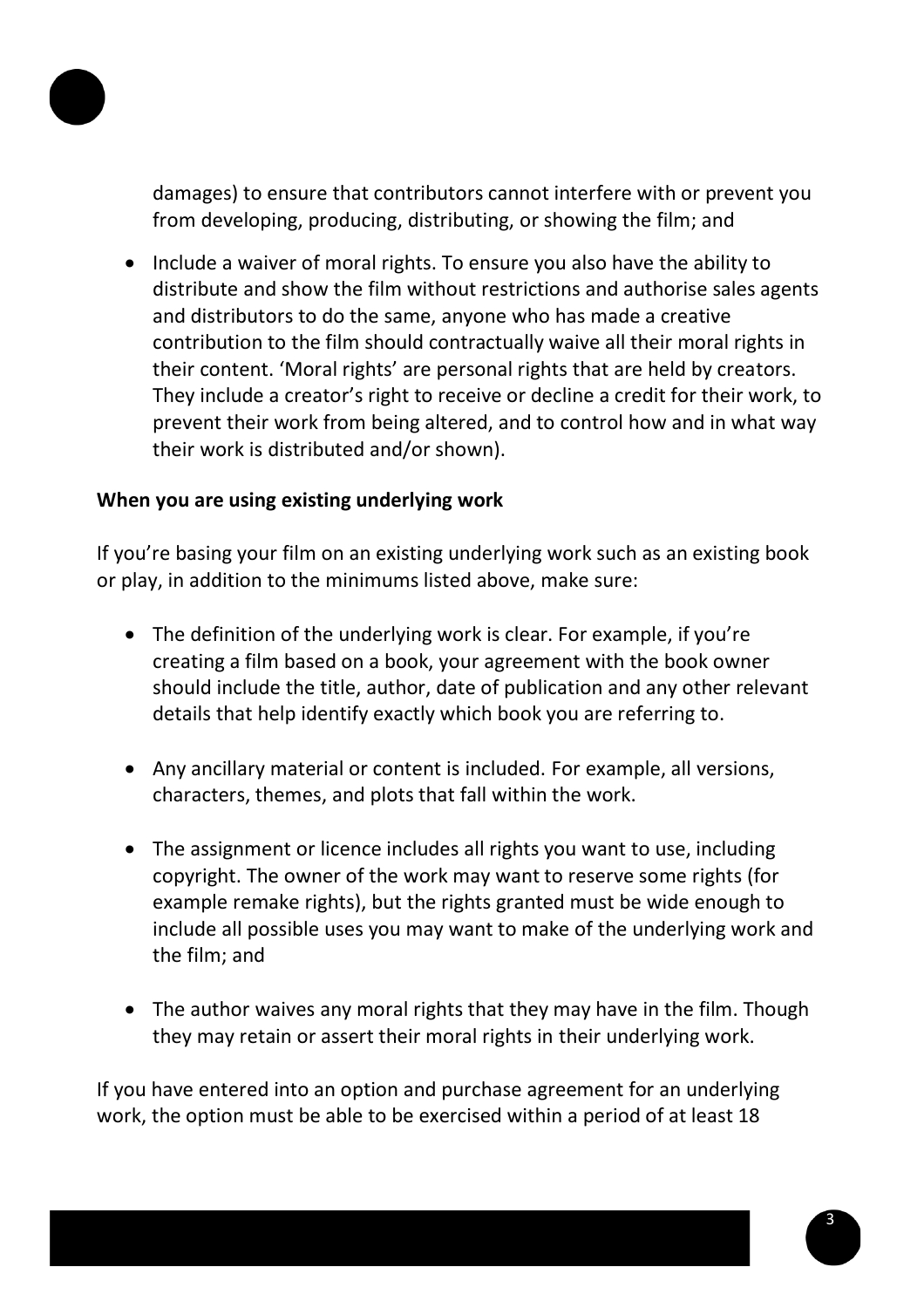

months from the date NZFC funding is approved so make you have enough time in the option period left to account for this restriction.

## **Warranties from contributors**

Any contributor providing content (either existing or new) to a film will need to give certain warranties, including that:

- The contributor is authorised and entitled to enter into the agreement and grant the rights.
- The contributor is the sole and exclusive legal owner, with full title, and guarantees all rights in the content throughout the world.
- The content is or will be original, and nothing in the content, nor any exercise of the rights being transferred, will infringe on the rights (including copyright) of any other person.
- The content does not and will not contain any defamatory material.

In addition, if you are using an existing underlying work, the owner of that work should warrant that:

- The underlying work is not encumbered by any other rights, and the owner has not authorised any dealings with the work (that is, they haven't already granted rights to someone else).
- The underlying work is under copyright and is not in the public domain; and
- There is no present or prospective claim or litigation to arise in respect of the underlying work.

The owner of the underlying work should also indemnify the producer against all claims or litigation against the work, including legal costs, except for claims in relation to any material supplied or requested for incorporation into the work by the producer.